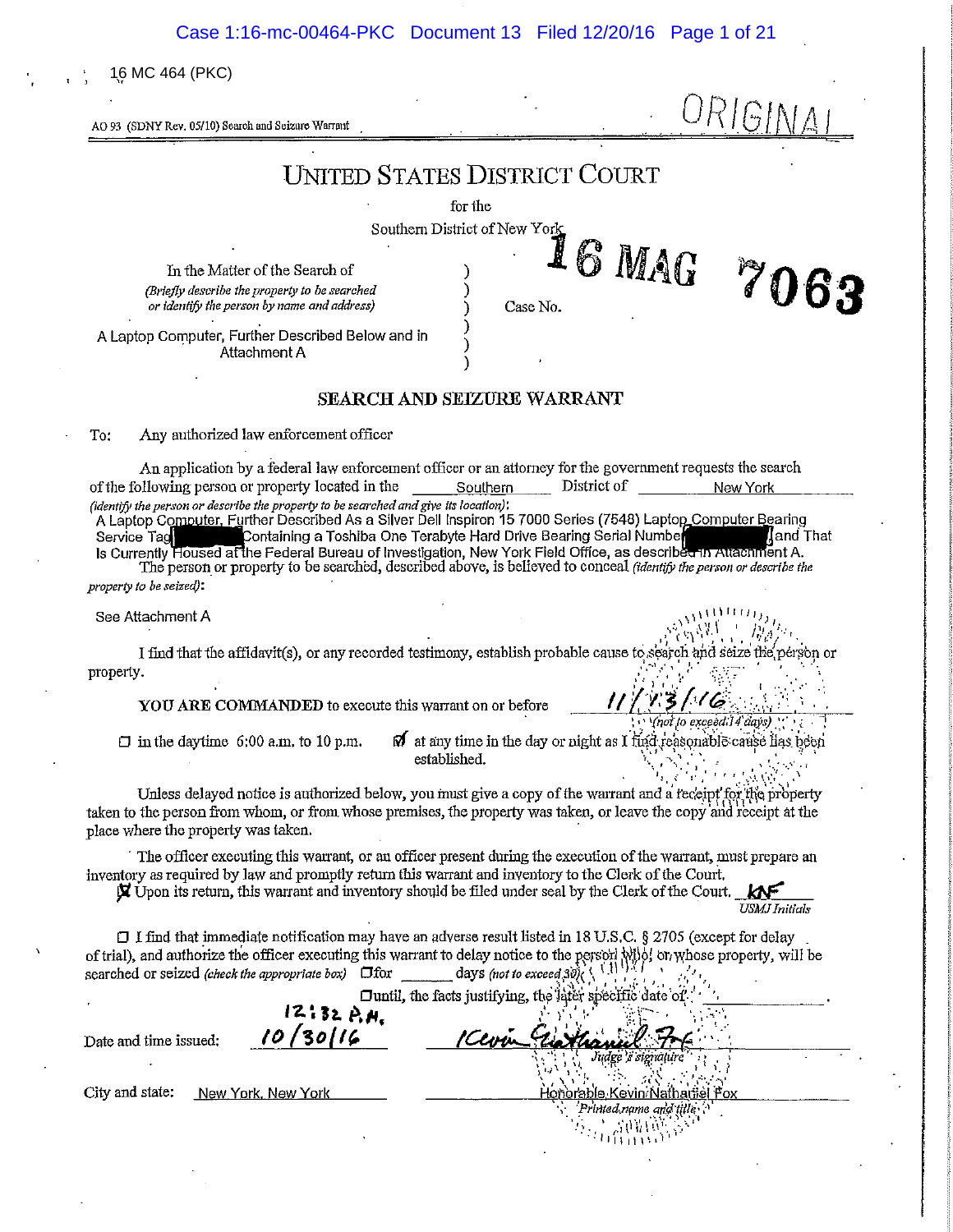i i

 $\sim 10^{-10}$ 

 $\ddot{\phantom{a}}$ 

|                                                           | Return                                                            |                                                                                                                    |
|-----------------------------------------------------------|-------------------------------------------------------------------|--------------------------------------------------------------------------------------------------------------------|
| Case No.:                                                 | Date and time warrant executed:                                   | Copy of warrant and inventory left with:                                                                           |
| Inventory made in the presence of :                       |                                                                   |                                                                                                                    |
|                                                           |                                                                   |                                                                                                                    |
|                                                           | Inventory of the property taken and name of any person(s) seized: |                                                                                                                    |
|                                                           |                                                                   |                                                                                                                    |
|                                                           |                                                                   |                                                                                                                    |
|                                                           |                                                                   |                                                                                                                    |
|                                                           |                                                                   |                                                                                                                    |
|                                                           |                                                                   |                                                                                                                    |
|                                                           |                                                                   |                                                                                                                    |
|                                                           |                                                                   |                                                                                                                    |
|                                                           |                                                                   |                                                                                                                    |
|                                                           |                                                                   |                                                                                                                    |
|                                                           |                                                                   |                                                                                                                    |
|                                                           |                                                                   |                                                                                                                    |
|                                                           |                                                                   |                                                                                                                    |
|                                                           |                                                                   |                                                                                                                    |
|                                                           |                                                                   |                                                                                                                    |
|                                                           |                                                                   |                                                                                                                    |
|                                                           |                                                                   |                                                                                                                    |
|                                                           |                                                                   |                                                                                                                    |
|                                                           |                                                                   |                                                                                                                    |
|                                                           |                                                                   |                                                                                                                    |
|                                                           | Certification                                                     |                                                                                                                    |
|                                                           |                                                                   |                                                                                                                    |
|                                                           |                                                                   | I declare under penalty of perjury that this inventory is correct and was returned along with the original warrant |
| to the Court.                                             |                                                                   |                                                                                                                    |
|                                                           |                                                                   |                                                                                                                    |
|                                                           |                                                                   |                                                                                                                    |
| Date:<br>and the company of the company of the company of |                                                                   |                                                                                                                    |
|                                                           |                                                                   | Executing officer's signature                                                                                      |
|                                                           |                                                                   | Printed name and title                                                                                             |
|                                                           |                                                                   |                                                                                                                    |
|                                                           |                                                                   |                                                                                                                    |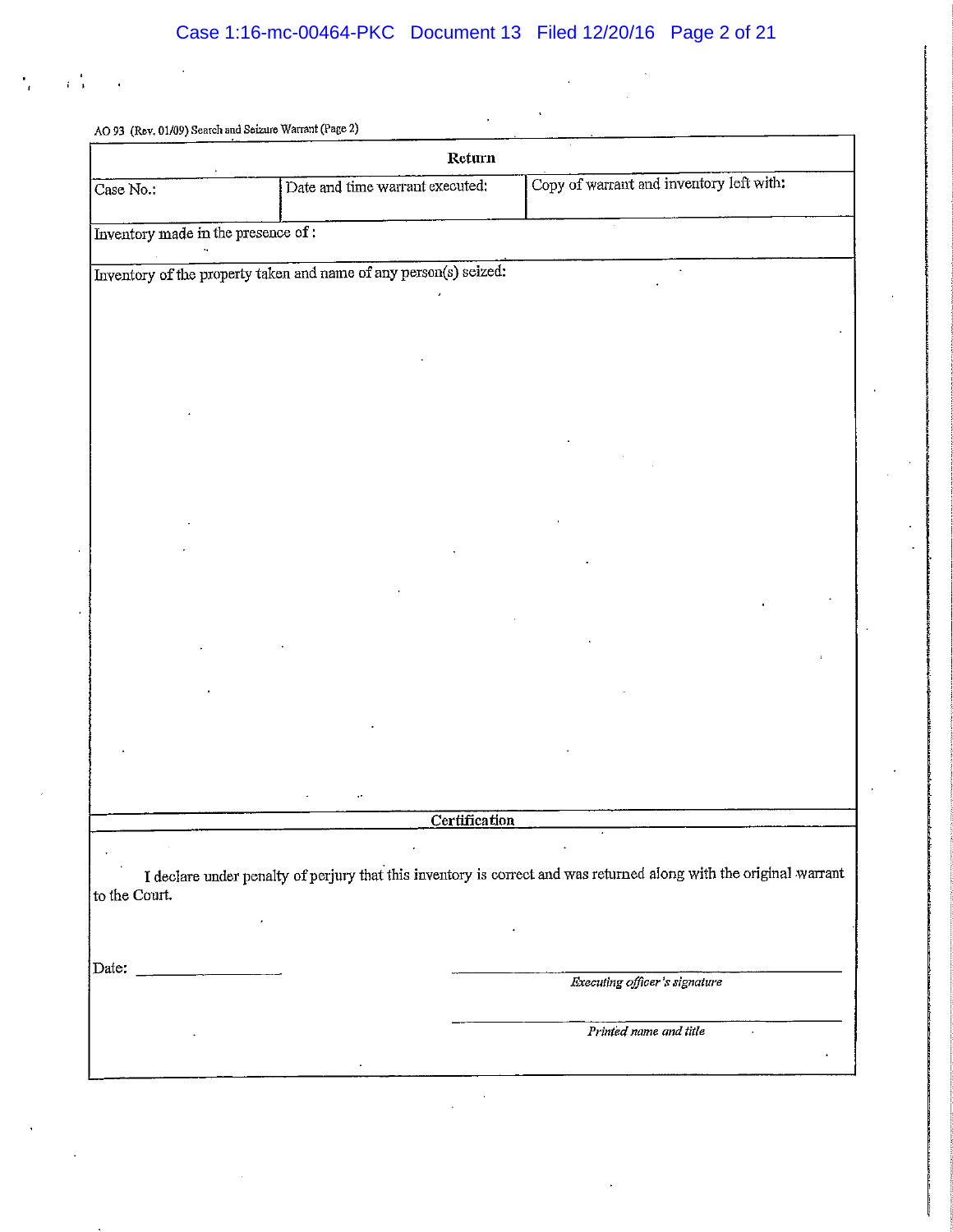# **Attachment A**

#### I. Device To Be Searched

The device to be searched is a silver Dell Inspiron 15 7000 Series (7548) laptop computer containing a Toshiba one terabyte hard drive bearing serial bearing service tag (the Subject Laptop), and that is currently housed at the Federal  $number$ Bureau of Investigation, New York Field Office, 26 Federal Plaza, New York, New York 10278.

### Review of ESI on the Subject Devices Π.

Law enforcement personnel (including, in addition to law enforcement officers and agents, and depending on the nature of the ESI and the status of the investigation and related proceedings, attorneys for the government, attorney support staff, agency personnel assisting the government in this investigation, and outside technical experts under government control) are authorized to review the ESI contained on the Subject Laptop for the following evidence, contraband, fruits, and/or other items illegally possessed in violation of Title 18, United States Code, Section 793(e) and (f) (the Subject Offenses):

Data and information associated with the operation, use, maintenance, backup,  $1<sub>1</sub>$ auditing, and security functions of the Subject Laptop including, but not limited to:

Emails and attachments, in any form: a,

- User and system files stored on the laptops, including file fragments and  $<sub>b</sub>$ </sub> items carved from unallocated space;
- Logs, configuration files, and backups; c.
- Executable code and scripts; and d.
- Documents, database files, and spreadsheets; e.

Data and information electronically stored on the Subject Laptop related to communications with email accounts used by former Secretary of State Hillary Clinton during her tenure as Secretary of State;

Data and information on the Subject Laptop that might identify the person or 3. persons who accessed classified information present on the Subject Laptop, including names, addresses, telephone numbers and other identifiers, email addresses, business information, the length of service (including start date), types of services utilized, means and source of payment for services (including any credit card or bank account number), and information about any domain name registration; and

Data and information stored on the Subject Laptop that might identify activity 4. related to a computer intrusion, including, but not limited to evidence of malware or viruses, executable code or scripts, log files, audit files, system files, user and account information, IP addresses, computer hardware addresses, intrusion-detection logs, firewall and other network logs, anti-virus logs or anti-malware logs.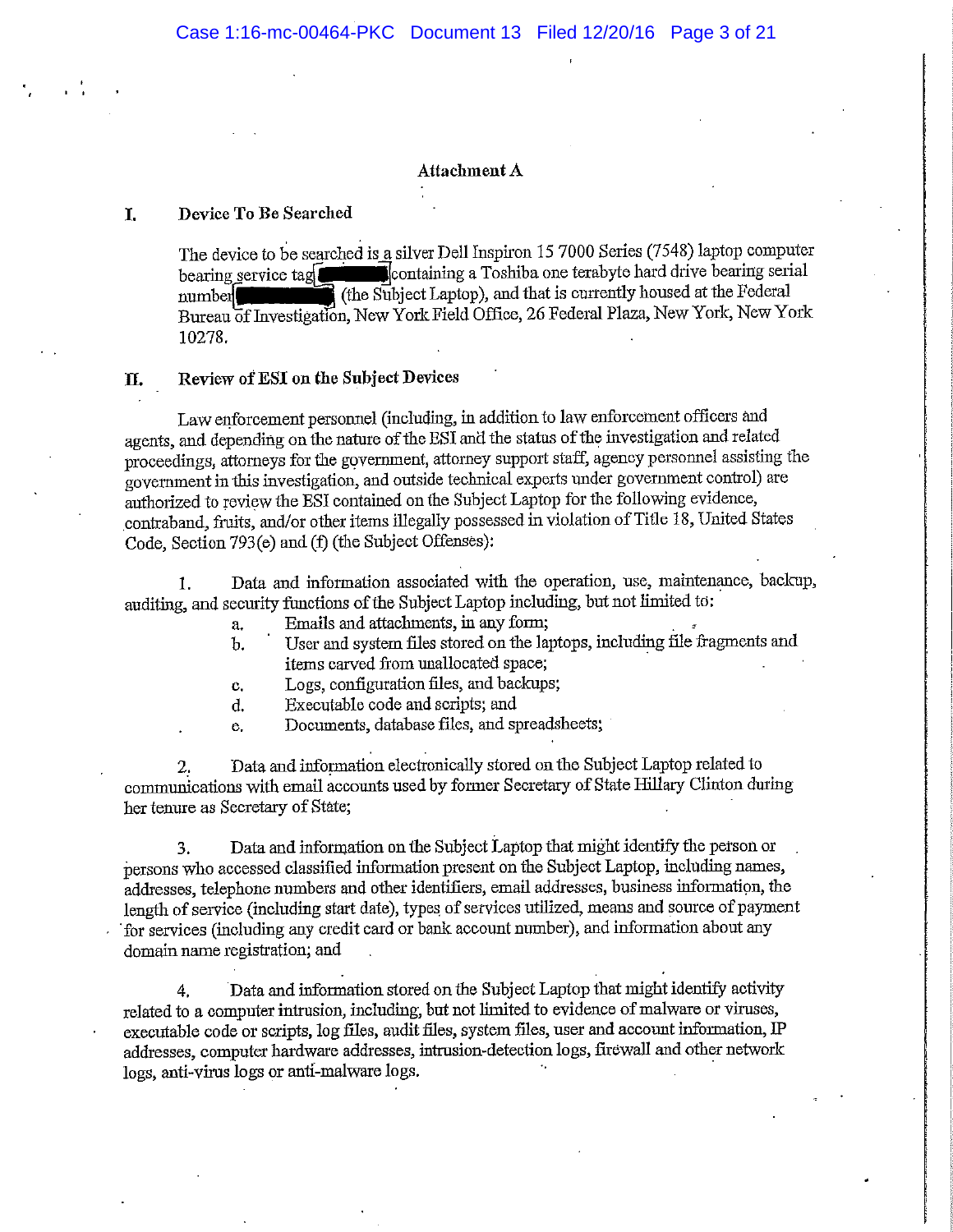### Seizure for Later Review of Electronically Stored Information III.

### Seizure of Computer and Media A.

This warrant authorizes the seizure of a computer and electronic storage media as set forth below. In lieu of seizing any particular electronic storage media, this warrant also authorizes the copying of electronically stored information for later review. Electronic storage media which may be seized or copied include without limitation:

Computer devices, electronic media and electronic storage devices, including, but not limited to, a computer, disk drives, modems, thumb drives, personal digital assistants, smart phones, digital cameras, and scanners and the data within the aforesaid objects relating to said materials, which may contain information within the scope of this warrant.

Any physical keys, encryption devices, and similar physical items that are necessary to gain access to the computer equipment, storage devices or data mentioned above, or any passwords, password files, test keys, encryption codes or other information necessary to access the above-mentioned computer equipment, storage devices or data.

### Review of Electronic Storage Media and Electronically Stored Information **B.**

Following creation of forensic image copies as may be necessary to preserve the integrity of seized electronically stored information, law enforcement personnel (who may include, in addition to law enforcement officers and agents, attorneys for the government, attorney support staff, and outside technical experts under government control) are authorized to review the seized information for information and data within the scope of this warrant.

In conducting this review, law enforcement personnel may use various techniques to determine which files or other ESI contain evidence, contraband, fruits and/or other items illegally possessed in violation of the Subject Offenses. Such techniques may include, but shall not be limited to, surveying various file directories or folders and the individual files they contain; conducting a file-by-file review by "opening" or reading the first few "pages" of such files in order to determine their precise contents; "scanning" storage areas to discover and possibly recover recently deleted data; scanning storage areas for deliberately hidden files; and performing electronic "key word" searches through all electronic storage areas to determine whether occurrences of language contained in such storage areas exist that are related to the subject matter of the investigation. Forensically trained law enforcement personnel may also search for and attempt to recover "deleted," "hidden," or encrypted data to determine whether the data falls within the list of items to be seized as set forth in this affidavit. ESI that is responsive to the warrant will be identified and/or copied for further use in the investigation and any resultant prosecution.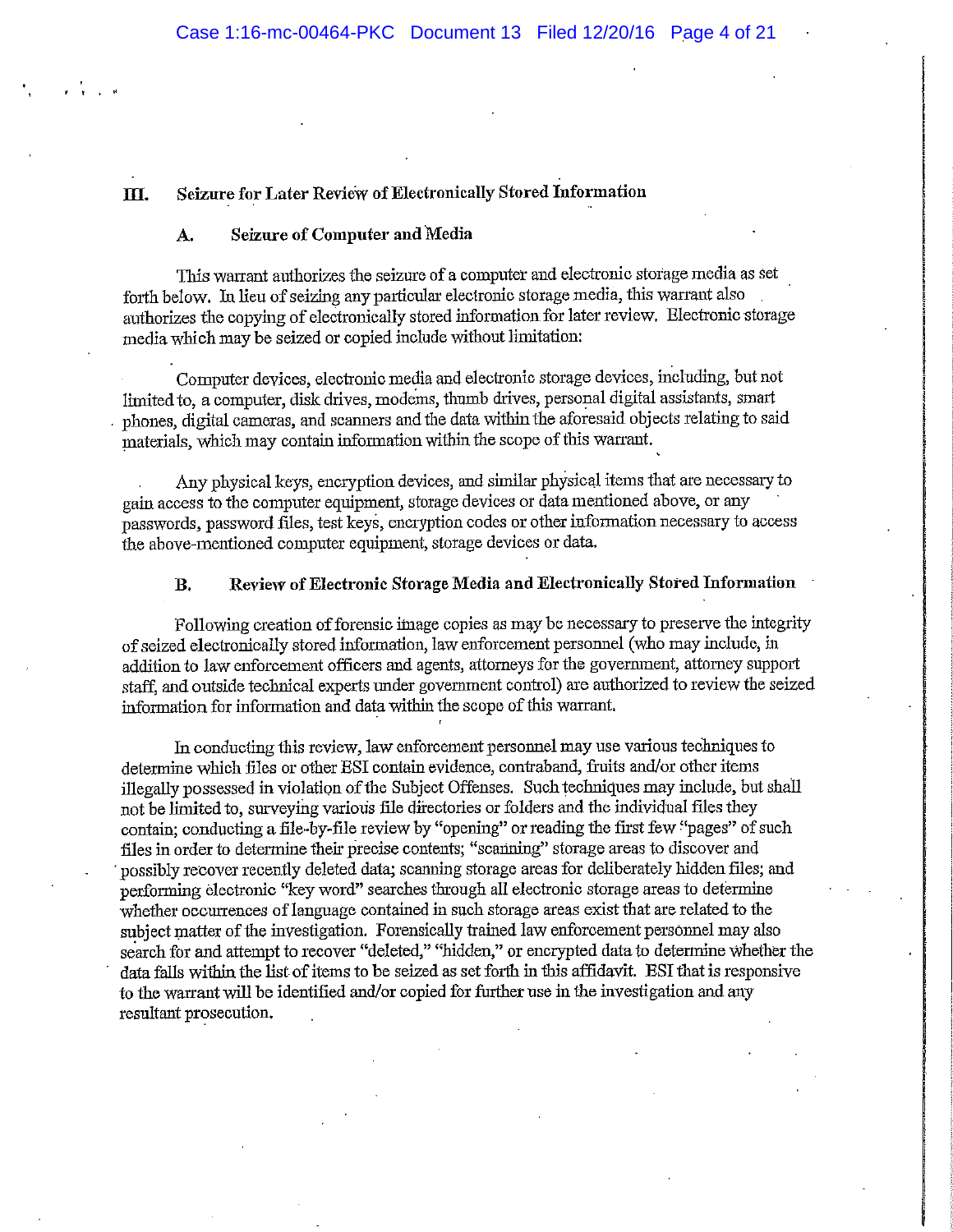# Case 1:16-mc-00464-PKC Document 13 Filed 12/20/16 Page 5 of 21

AO 106 (Rey. 06/09) Application for a Search Warrant

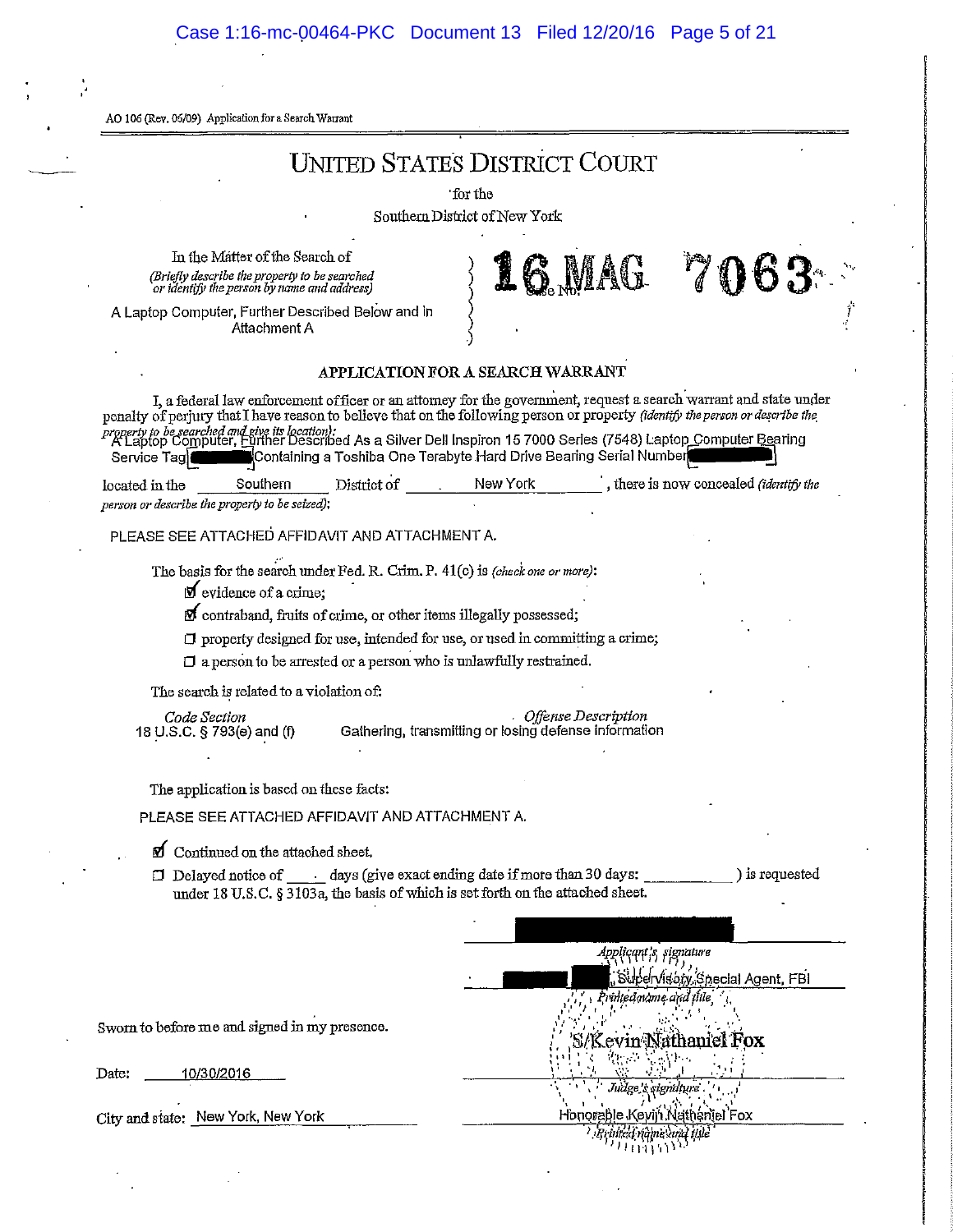# UNITED STATES DISTRICT COURT SOUTHERN DISTRICT OF NEW YORK

In the Matter of the Application of the United States Of America for a Search Warrant for a Laptop Computer, Further Described As a Silver Dell Inspiron 15 7000 Series (7548) Laptop Computer Bearing Service Tag Containing a Toshiba One Terabyte Hard Drive Bearing Serial Number and That is Currently Housed at the Federal Bureau of Investigation, New York Field Office, 26 Federal Plaza, New York, New York 10278.

# SOUTHERN DISTRICT OF NEW YORK) ss.:

# TO BE FILED UNDER SEAL

Agent Affidavit in Support of **Application for Search Warrant** 

|    |  | , being duly sworn, deposes and says: |  |  |  |
|----|--|---------------------------------------|--|--|--|
|    |  | INTRODUCTION AND AGENT BACKGROUND     |  |  |  |
| 1. |  |                                       |  |  |  |
|    |  |                                       |  |  |  |
|    |  |                                       |  |  |  |
|    |  |                                       |  |  |  |
|    |  |                                       |  |  |  |
|    |  |                                       |  |  |  |
|    |  |                                       |  |  |  |
|    |  |                                       |  |  |  |
|    |  |                                       |  |  |  |

This affidavit relates to a criminal investigation concerning the improper  $2.$ transmission and storage of classified information on unclassified email systems and servers. The investigation began as a result of a review of emails undertaken by the U.S. Department of State (State Department) in connection with Freedom of Information Act (FOIA) litigation.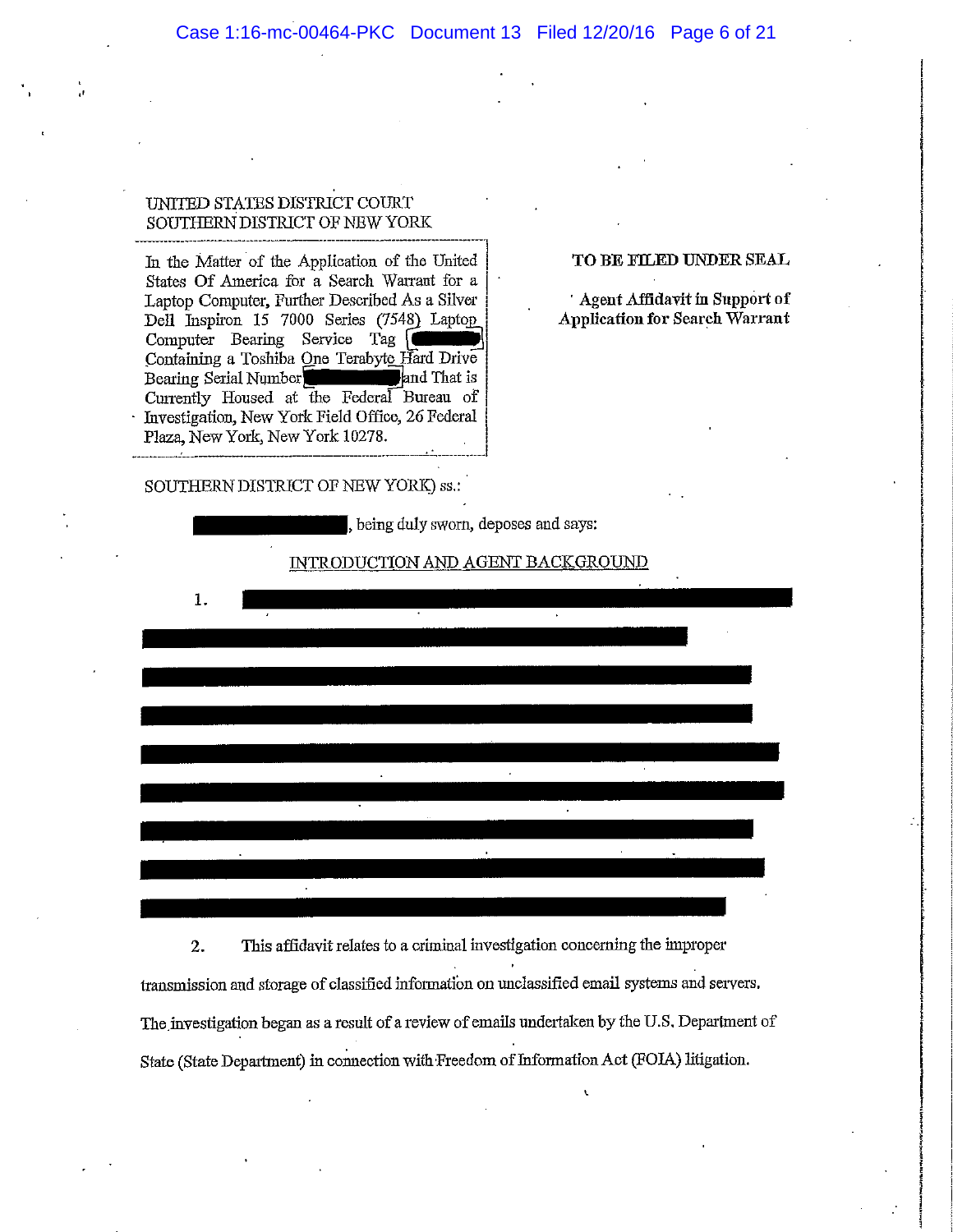During this FOIA review, it was determined that certain emails containing classified information were sent and received on systems unauthorized for the transmission or storage of such information. On or about July 6, 2015, the Inspector General for the Intelligence Community notified the FBI of a potential compromise of classified information involving the emails discovered through the FOIA review. After an initial review of the matter, the FBI opened a criminal investigation to, among other things, identify any unauthorized systems which the emails in question have transited, identify any person(s) who may have introduced classified information onto unauthorized systems and all circumstances surrounding such introduction, identify any person(s) who may have transmitted such information over any such systems, and identify whether classified information has been compromised through computer intrusions or unauthorized access into these systems.

The FBI's investigation has established that emails containing classified  $3<sub>1</sub>$ information were transmitted and stored on multiple forms of electronic media. One of the items identified as having contained such emails is a server which was used by former Secretary of State Hillary Rodham Clinton (Clinton) during her tenure at the State Department to transmit, receive, and store email for a personal email account or accounts she maintained (the Clinton Server). One domain on the Clinton Server was @clintonemail.com.

In recent months, the FBI and the Department of Justice have made public 4. statements concerning the conclusion of the investigation. However, as with any case, if new, pertinent information comes to light after an investigation is completed, the FBI will take appropriate investigative steps to determine the significance of that information.

5.

 $\overline{2}$ 

 $\mathbf{1}$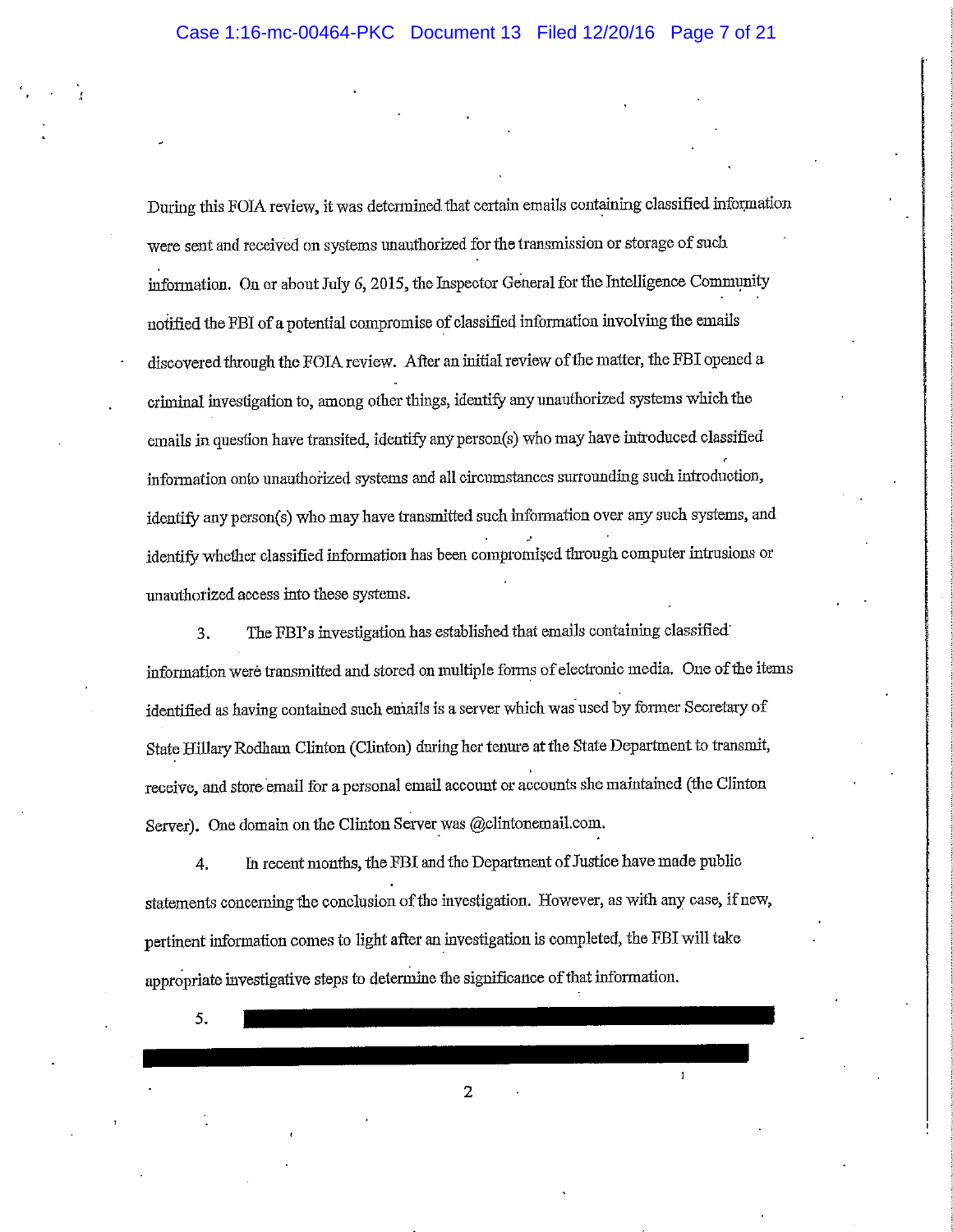# Case 1:16-mc-00464-PKC Document 13 Filed 12/20/16 Page 8 of 21

In executing the search of the laptop computer (the Subject Laptop) 6. FBI agents sorted the emails on the Subject : As a result, Laptop to segregate emails the FBI reviewed non-content header information for emails on the Subject Laptop to facilitate its search. In so doing, the FBI observed non-content header information indicating that resided on the Subject thousands of emails of emails were outside of the scope] Laptop. Because the FBI did not review the content of those emails. 7. The non-content header information that FBI agents reviewed on the Subject Laptop indicates that the emails on the Subject Laptop and at a include emails sent and/or received by email account appearing to belong to the state of as well as correspondence between one or both of these accounts and State Department email accounts during and around The FBI's investigation of the improper transmission and storage of classified information on unclassified email systems and servers has established that emails containing classified information were transmitted through multiple email accounts used by email accounts. including The Subject Laptop, which is a silver Dell Inspiron 15 7000 Series (7548) laptop 8. containing a Toshiba one terabyte hard drive bearing computer bearing service tag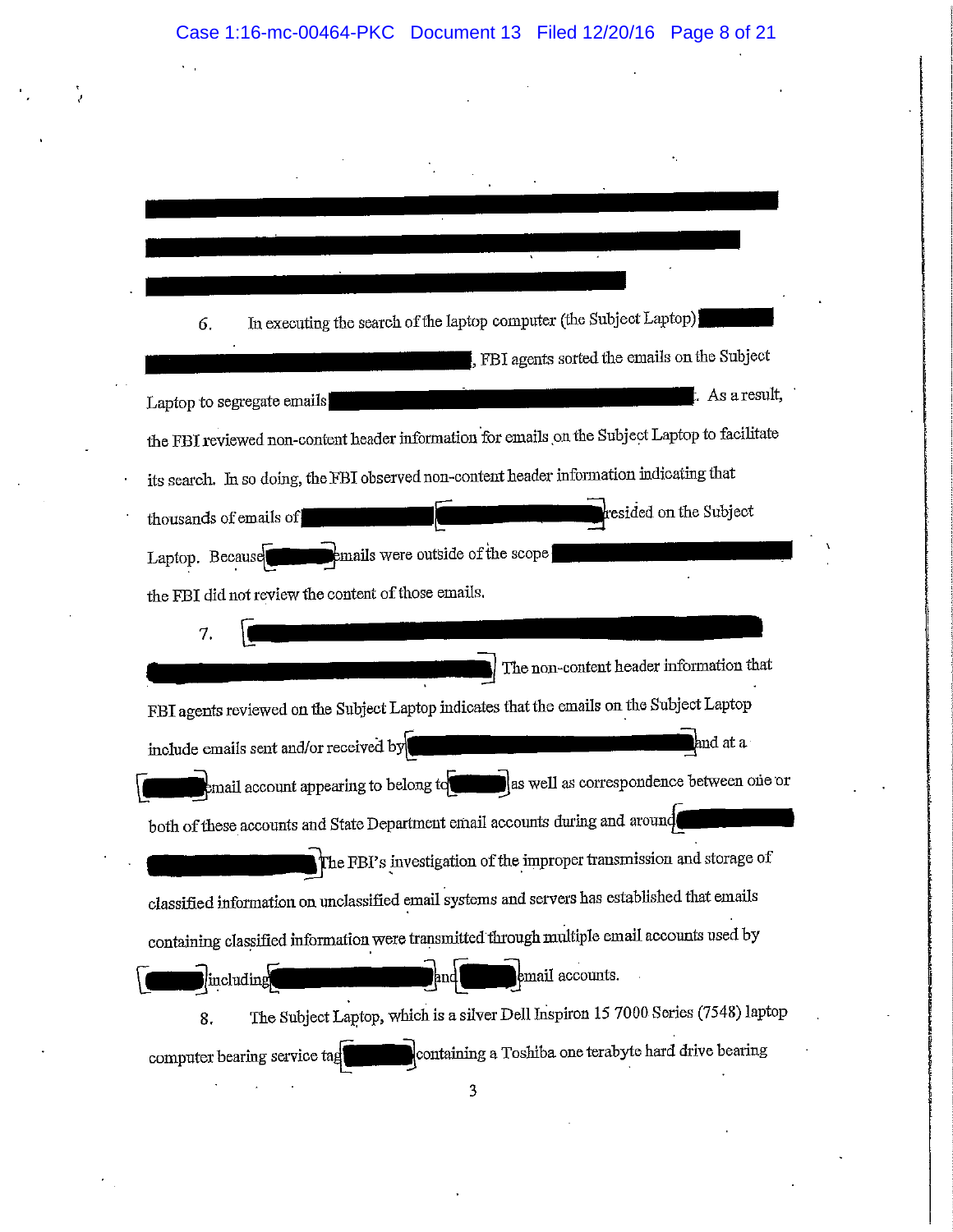is currently housed at the Federal Bureau of Investigation, New serial number York Field Office, 26 Federal Plaza, New York, New York 10278, within the Southern District of New York, as described in Attachment A to this affidavit. There is probable cause to believe that the Subject Laptop contains evidence, contraband, fruits, and/or other items illegally possessed in violation of 18 U.S.C. § 793(e) and (f).

I make this affidavit in support of an application pursuant to Rule 41 of the 9. Federal Rules of Criminal Procedure for a warrant to search the Subject Laptop for the items and information described in Attachment A. The facts set forth in this affidavit are based on my personal knowledge, knowledge obtained during my participation in this investigation, and information from other FBI and U.S. Government personnel. Because this affidavit is submitted for the limited purpose of establishing probable cause in support of the application for a search warrant, it does not set forth each and every fact that I or others have learned during the course of this investigation. Where the contents of documents and the actions, statements, and conversations of others are reported herein, they are reported in substance and part, except where otherwise indicated.

# STATUTORY AUTHORITY AND DEFINITIONS

For the reasons set forth below, I believe that there is probable cause to believe 10. that the Subject Laptop contains evidence, contraband, fruits, and/or other items illegally possessed in violation of Title 18, United States Code, Section 793(e) and (f) (the Subject Offenses).

Under 18 U.S.C. § 793(e), "[w]hoever having unauthorized possession of, access 11. to, or control over any document . . . or information relating to the national defense which information the possessor has reason to believe could be used to the injury of the United States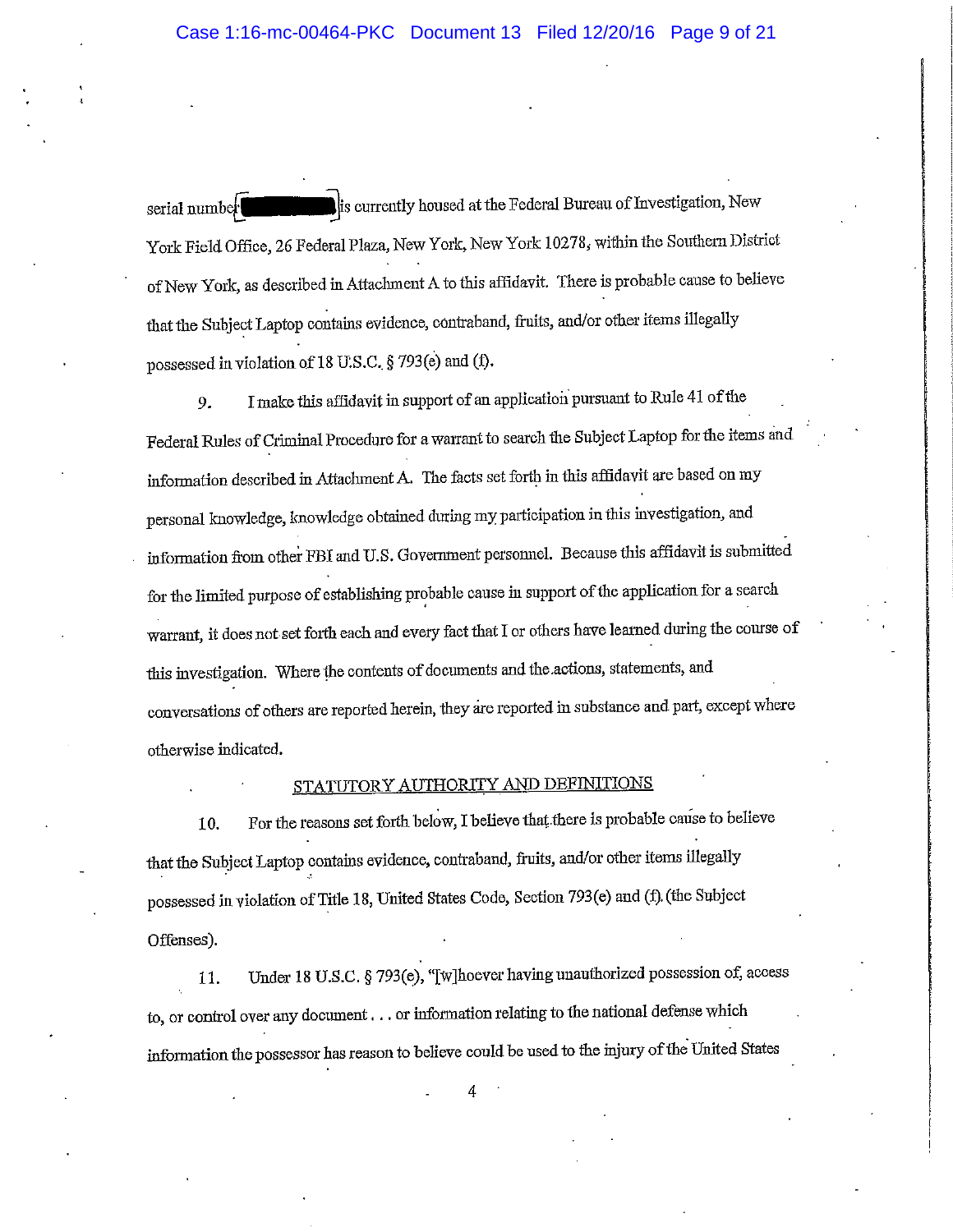or to the advantage of any foreign nation, willfully communicates, delivers, transmits or causes to be communicated, delivered, or transmitted" or attempts to do or causes the same "to any person not entitled to receive it, or willfully retains the same and fails to deliver it to the officer or employee of the United States entitled to receive it" shall be fined or imprisoned not more than ten years, or both.

Under 18 U.S.C. § 793(f), "[w]hoever, being entrusted with or having lawful 12. possession or control of any document . . . or information, relating to the national defense" either "(1) through gross negligence permits the same to be removed from its proper place of custody or delivered to anyone in violation of his trust, or to be lost, stolen, abstracted, or destroyed," or "(2) having knowledge that the same has been illegally removed from its proper place of custody or delivered to anyone in violation of its trust, or lost, or stolen, abstracted, or destroyed, and fails to make prompt report of such loss, theft, abstraction, or destruction to his superior officer" shall be fined or imprisoned not more than ten years, or both.

Under Executive Order 13526, information in any form may be classified if it: (1) 13. is owned by, produced by or for, or is under the control of the United States Government; (2) falls within one or more of the categories set forth in the Executive Order [Top Secret, Secret, and Confidential]; and (3) is classified by an original classification authority who determines that its unauthorized disclosure reasonably could be expected to result in damage to the national security.

Where such unauthorized disclosure could reasonably result in damage to the 14. national security, the information may be classified as "Confidential" and must be properly safeguarded. Where such unauthorized disclosure could reasonably result in "serious" damage to the national security, the information may be classified as "Secret" and must be properly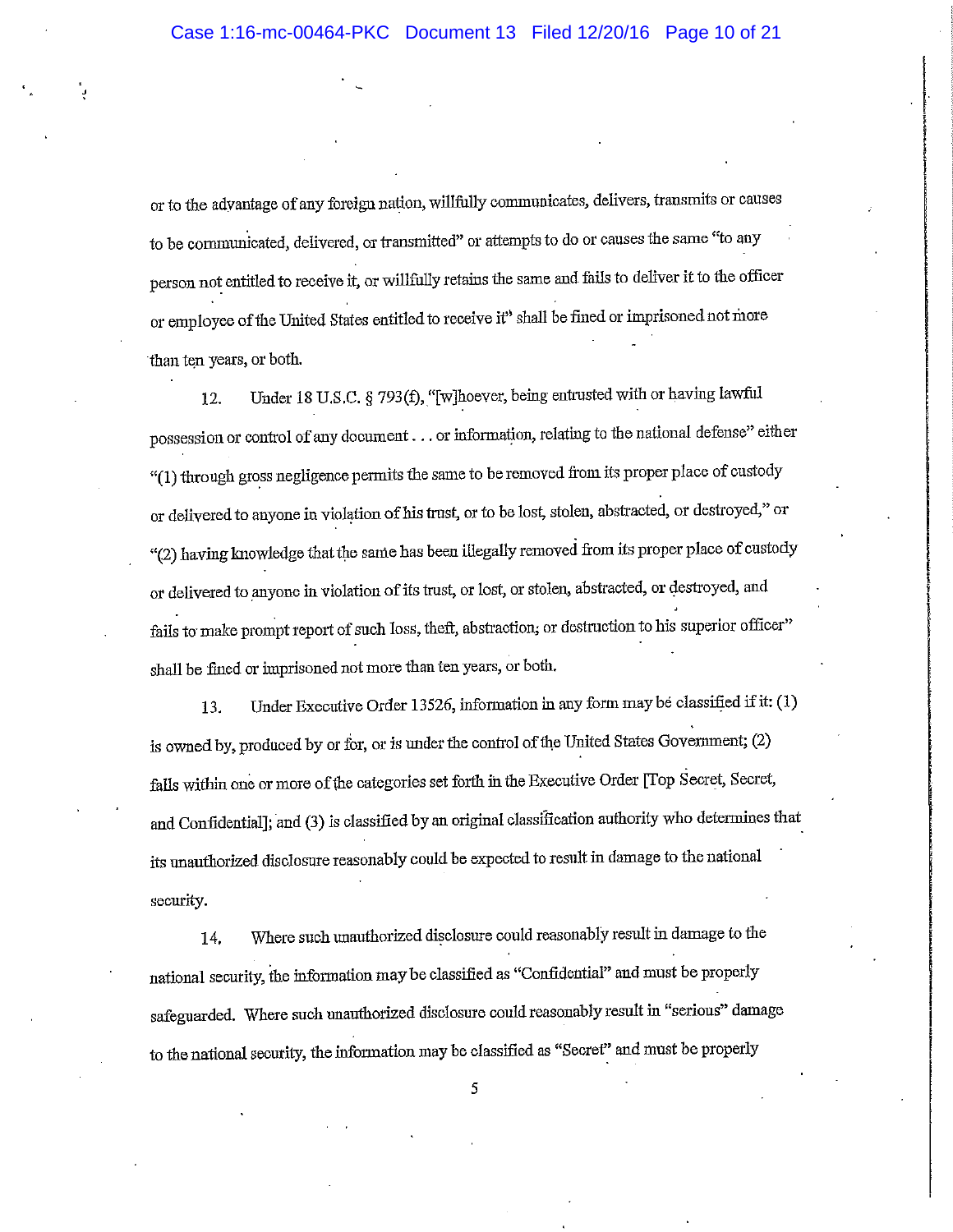safeguarded. Where such unauthorized disclosure could reasonably result in "exceptionally grave" damage to the national security, the information may be classified as "Top Secret" and must be properly safeguarded.

Classified information, of any designation, may be shared only with persons 15. determined by an appropriate United States Government official to be eligible for access, and who possess a "need to know." Among other requirements, in order for a person to obtain a security clearance allowing that person access to classified United States Government information, that person is required to and must agree to properly protect classified information by not disclosing such information to persons not entitled to receive it, by not unlawfully removing classified information from authorized storage facilities, and by not storing classified information in unauthorized locations. If a person is not eligible to receive classified information, classified information may not be disclosed to that person. In order for a foreign government to receive access to classified information, the originating United States agency must determine that such release is appropriate.

Pursuant to Executive Order 13526, classified information contained on 16. automated information systems, including networks and telecommunications systems, that collect, create, communicate, compute, disseminate, process, or store classified information must be maintained in a manner that: (1) prevents access by unauthorized persons; and (2) ensures the integrity of the information.

32 C.F.R. Parts 2001 and 2003 regulate the handling of classified information. 17. Specifically, 32 C.F.R. § 2001.43, titled "Storage," regulates the physical protection of classified information. This section prescribes that Secret and Top Secret information "shall be stored in a GSA-approved security container, a vault built to Federal Standard (FED STD) 832, or an open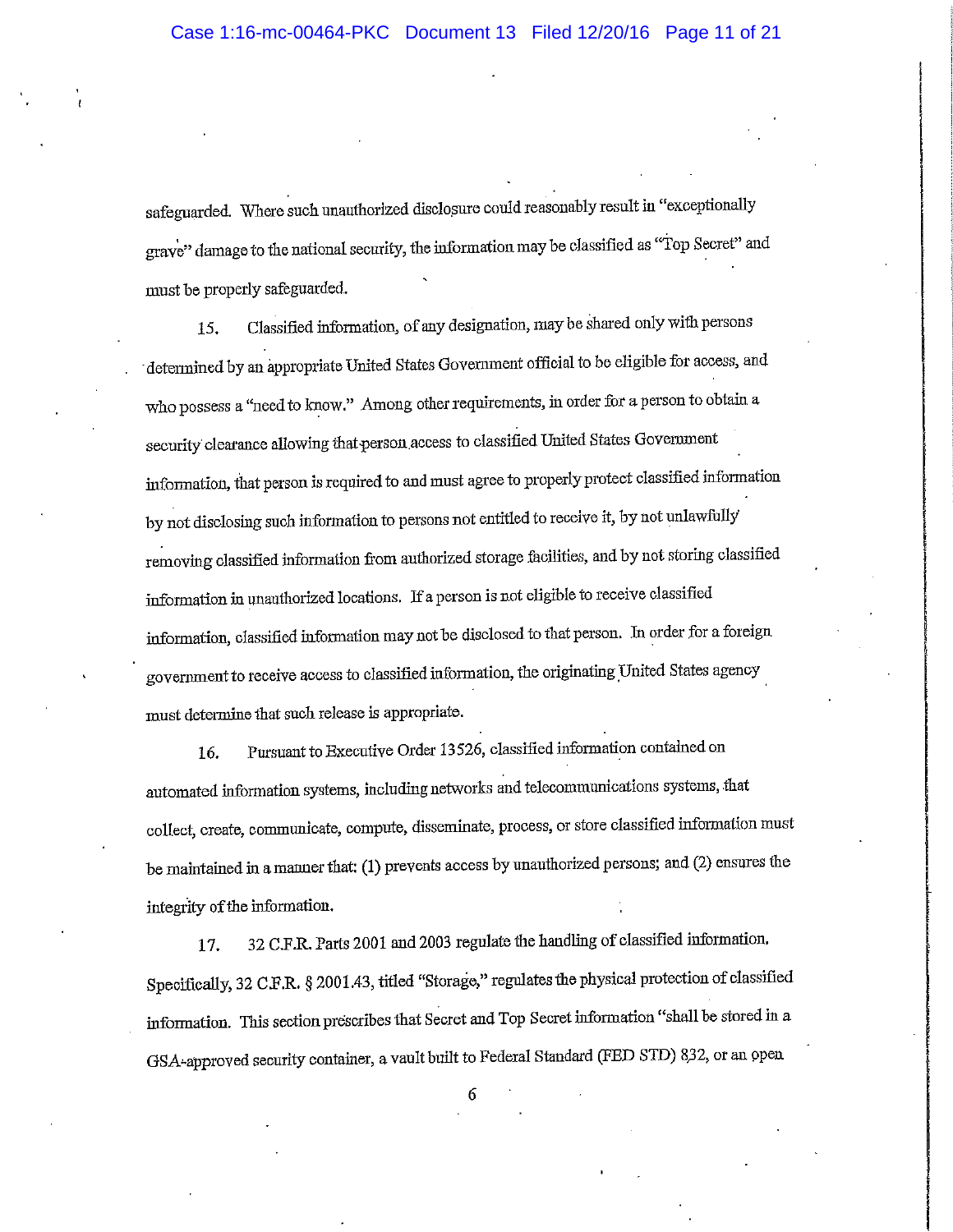$\lambda$ 

storage area constructed in accordance with  $\S 2001.53$ ." It also requires periodic inspection of the container and the use of an Intrusion Detection System, among other things.

As used herein, the following terms have the following meaning: 18.

"Computer" means an electronic, magnetic, optical, electrochemical, or  $\overline{a}$ . other high speed data processing device performing logical, arithmetic, or storage functions, and includes any data storage facility or communications facility directly related to or operating in conjunction with such device. See 18 U.S.C.  $\S$  1030(e)(1).

"Directory" or "folder" means a simulated electronic file folder or Ъ. container used to organize files and directories in a hierarchical or tree-like structure.

"Electronically Stored Information" or "ESI" includes, consistent with  $\mathbf{c}$ . Federal Rule of Criminal Procedure 41 and the Advisory Committee Comments to the 2009 amendments, writings, drawings, graphs, charts, photographs, sound recordings, images, and other data or data compilations stored in any medium from which information can be obtained, including all types of computer-based information as may be developed over time. "Computer data" as used herein is synonymous with ESI.

"File" means a collection of related data or information stored as a unit d. ' under a specified name on storage medium. Not all ESI is stored in files.

### PROBABLE CAUSE FOR SEARCH

At all times relevant to this affidavit, Clinton and ad security clearances, . 19. as described in paragraph 15 above.

As a result of a records request from the State Department, Clinton produced to 20, the State Department approximately 30,490 email communications sent to or from Clinton at the (a)clintonemail.com domain that resided on Clinton's Server. As a result of a FOIA request, the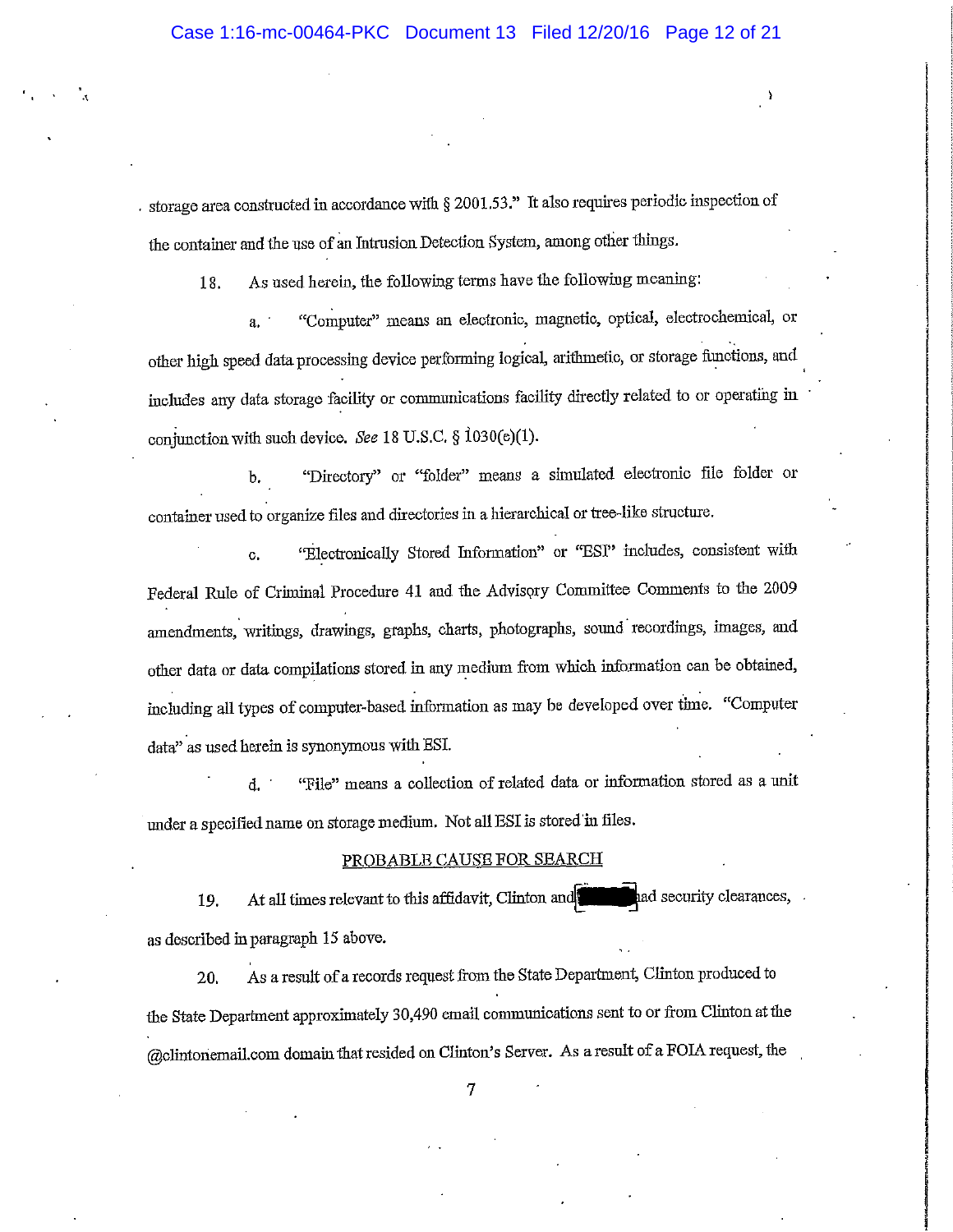State Department ultimately reviewed these 30,490 emails. The FOIA process implemented by the State Department required that these emails be reviewed by government agencies for classified information prior to public release. In February 2016, the State Department completed its review and determined that 2,115 of the 30,490 emails contain information that is presently classified. Out of these 2,115 emails, the State Department determined that 2,028 emails contain information classified at the Confidential level; 65 contain information classified at the Secret level; and 22 contain information classified at the Top Secret level. The State Department did not make a determination as to whether the information in these emails was classified at the time that the emails were sent.

The U.S. Government's determination that 2,028 emails contain information 21. classified at the Confidential level is significant because it means that the unauthorized disclosure of those emails could result in damage to national security. The U.S. Government's determination that 65 emails contain information classified at the Secret level is significant because it means that the unauthorized disclosure of those emails could result in serious damage to national security. The U.S. Government's determination that 22 emails contain information classified at the Top Secret level is significant because it means that the unauthorized disclosure of those emails could result in exceptionally grave damage to national security.

In conjunction with this investigation, the FBI sought a determination by the 22. relevant original classification authorities as to whether certain of the 30,490 emails contained classified information at the time they were sent. In response to the FBI's requests for classification determinations, the relevant original classification authorities determined that 81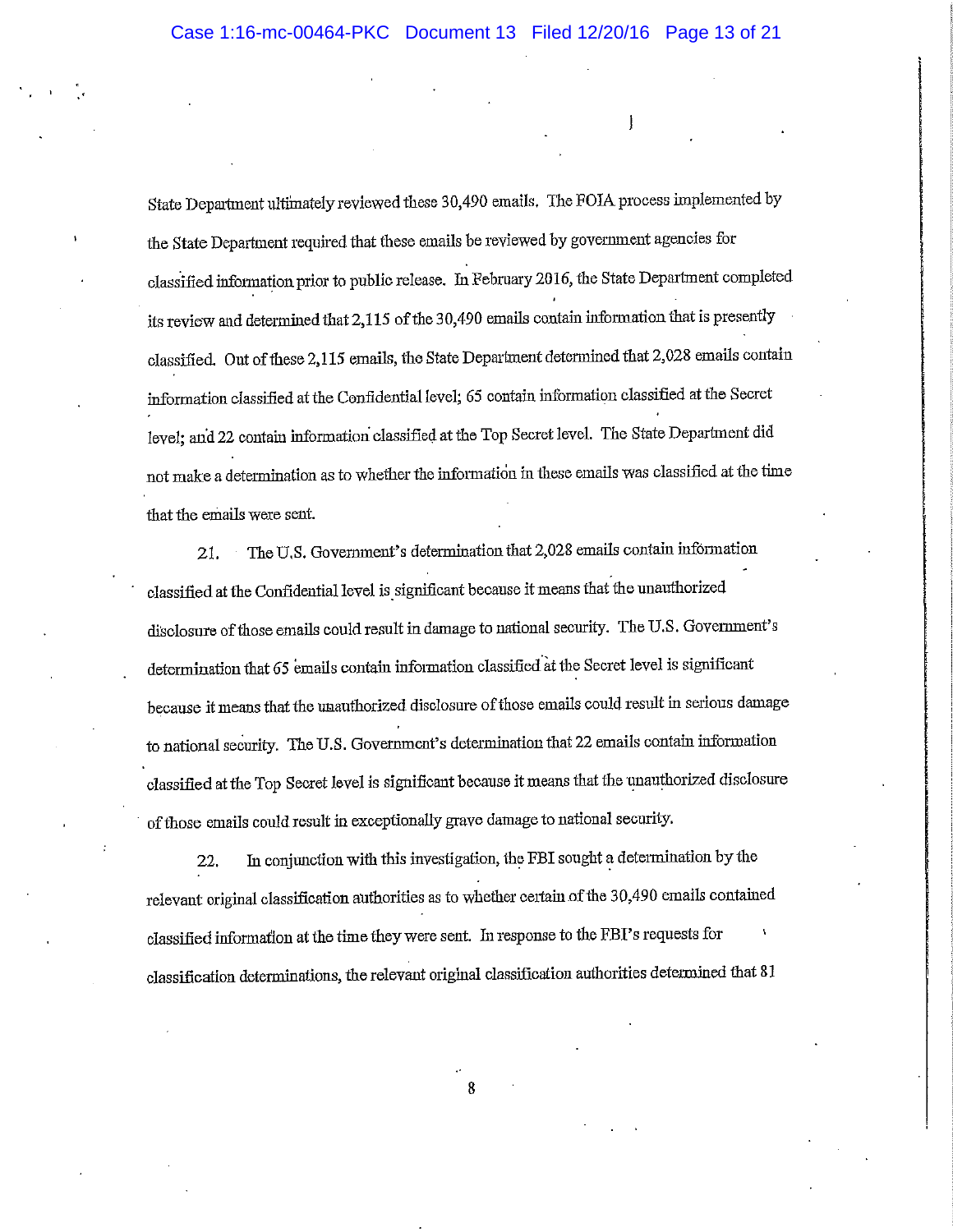email chains,<sup>1</sup> which the FBI investigation determined were transmitted and stored on the Clinton Server, contained classified information ranging from the Confidential to Top Secret/Special Access Program levels at the time they were sent between 2009 and 2013. The relevant original classification authorities determined that information in 68 of these email chains remains classified.

| 23.                                                                                            |
|------------------------------------------------------------------------------------------------|
|                                                                                                |
|                                                                                                |
|                                                                                                |
|                                                                                                |
|                                                                                                |
|                                                                                                |
|                                                                                                |
|                                                                                                |
|                                                                                                |
|                                                                                                |
|                                                                                                |
|                                                                                                |
|                                                                                                |
|                                                                                                |
|                                                                                                |
|                                                                                                |
|                                                                                                |
|                                                                                                |
|                                                                                                |
|                                                                                                |
| The FBI's investigation determined that<br>various email<br>using<br>24.                       |
| accounts, typically communicated with Clinton's @clintonemail.com email account on a daily     |
| basis. Analysis of emails in the FBI's possession revealed more than 4,000 work-related emails |

<sup>&</sup>lt;sup>1</sup> For the purpose of the FBI investigation, an email chain is defined as a set of emails having the same initial email. The subject line may be edited in these chains to reflect the purpose of the forward or reply.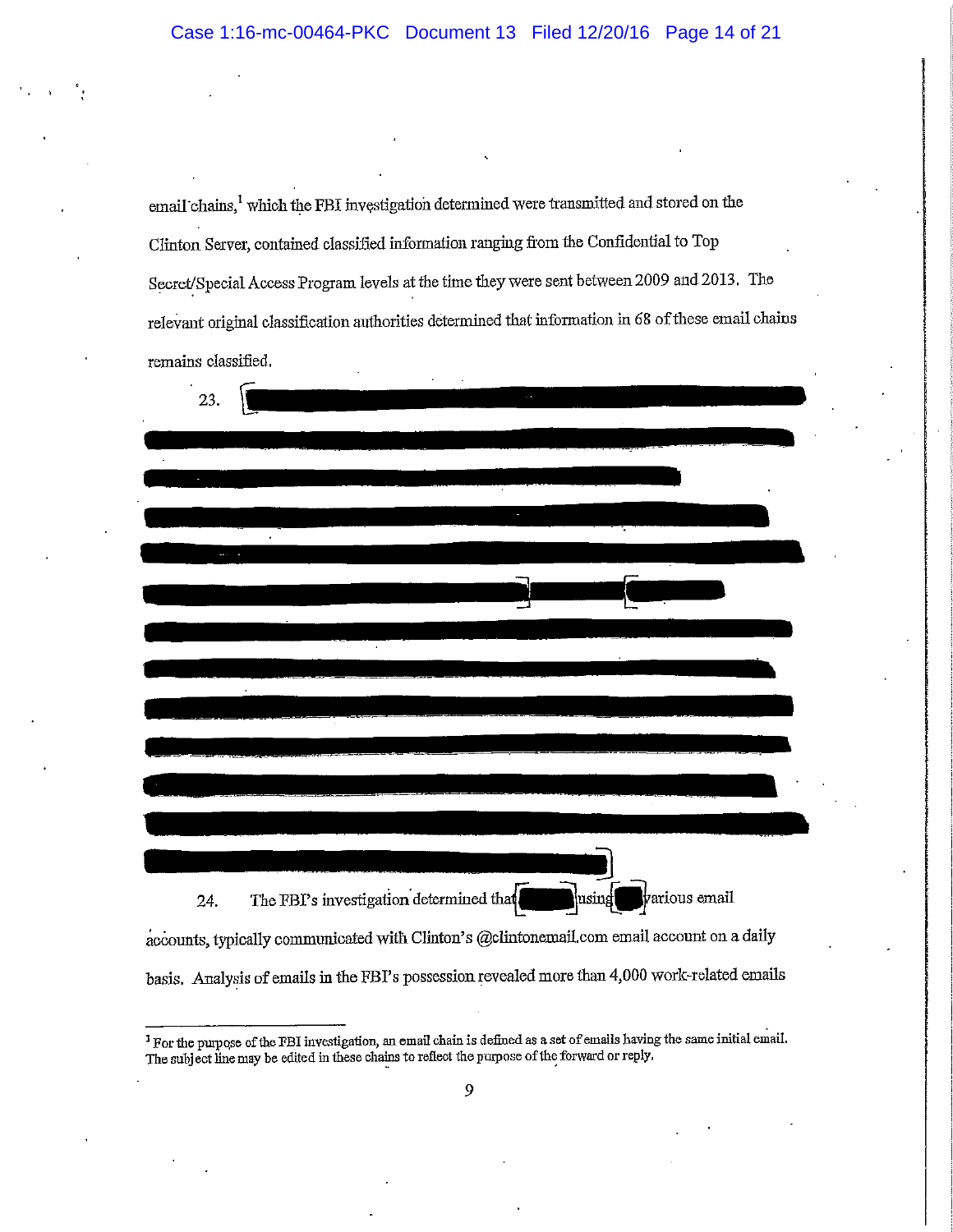and Clinton from 2009 to 2013. between

The FBI's investigation established that 27 email chains containing classified 25. information, as determined by the relevant original classification authorities, have been accounts. Out of the 27 email and/or transmitted through chains, six email chains contained information that was classified at the Secret level at the time the emails were sent, and information in four of those email chains remains classified at that level now, while two email chains contain information that is currently classified at the Confidential level. Information in the remaining 21 email chains was classified at the Confidential level at the time the emails were sent, and of those 21 email chains, information in 16 of them remains classified as Confidential.

 $_{\rm mails}$ Given the information indicating that there are thousands of 26. located on the Subject Laptop – including emails, during and around

account appearing account as well as a from and Clinton, there - and the regular email correspondence between to belong to is probable cause to believe that the Subject Laptop contains correspondence between Because it has been determined by and Clintor relevant original classification authorities that many emails were exchanged between ecounts, and Clinton that contain classified and/oi using information, there is also probable cause to believe that the correspondence between them located on the Subject Laptop contains classified information which was produced by and is owned by the U.S. Government. The Subject Laptop was never authorized for the storage or transmission of classified or national defense information.

A complete forensic analysis and review of the Subject Laptop will also allow the 27.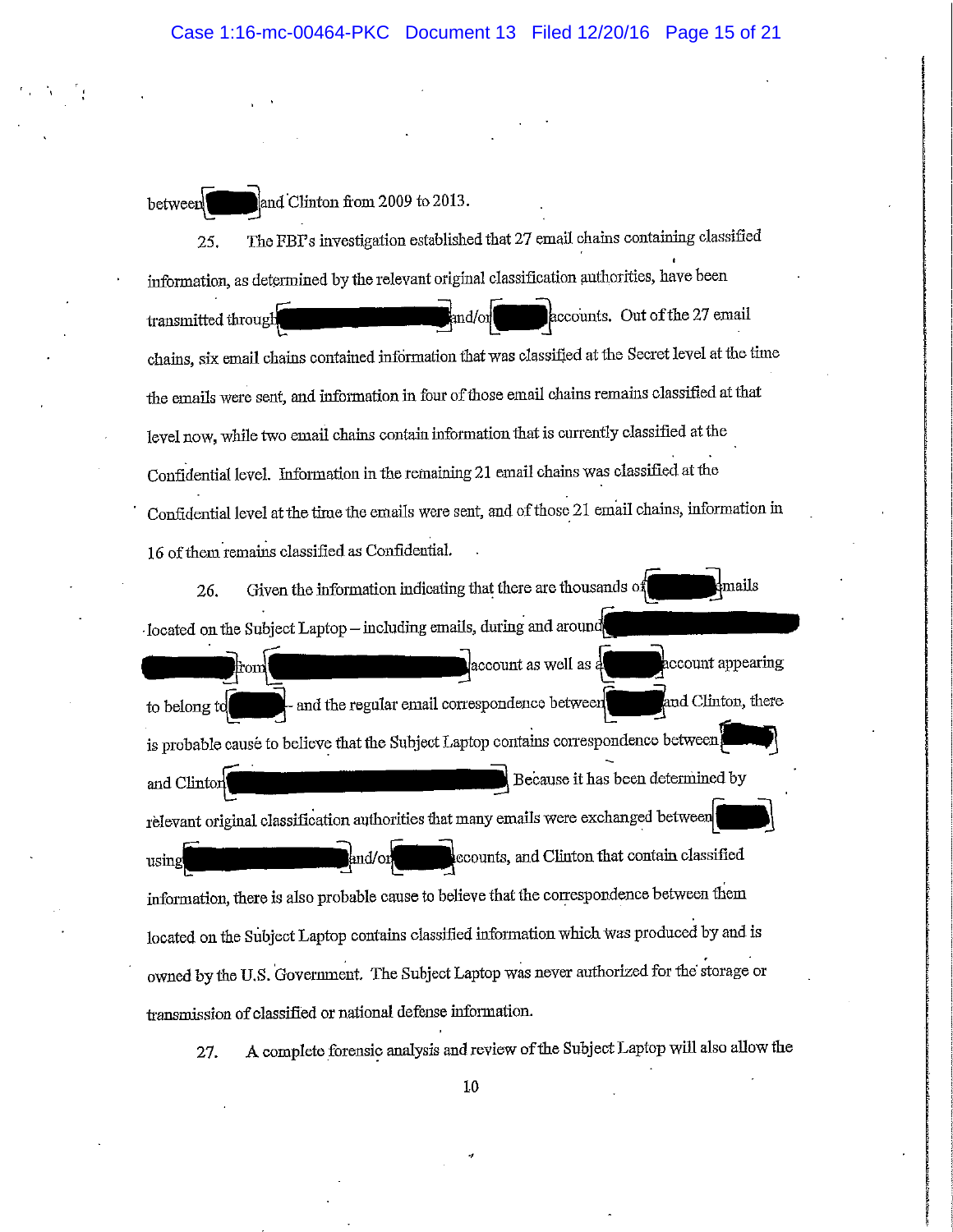FBI to determine if there is any evidence of computer intrusions into the Subject Laptop, and to determine if classified information was accessed by unauthorized users or transferred to any other unauthorized systems.

# PROCEDURES FOR SEARCHING ESI

### Review of ESI

Law enforcement personnel (including, in addition to law enforcement officers 28. and agents, and depending on the nature of the ESI and the status of the investigation and related proceedings, attorneys for the government, attorney support staff, agency personnel assisting the government in this investigation, and outside technical experts under government control) will review the ESI contained on the Subject Laptop for information responsive to the warrant.

In conducting this review, law enforcement may use various techniques to 29. determine which files or other ESI contain evidence, contraband, fruits, and/or other items illegally possessed in violation of the Subject Offenses. Such techniques may include, for example:

- surveying directories or folders and the individual files they contain (analogous to looking at the outside of a file cabinet for the markings it contains and opening a drawer believed to contain pertinent files);
- conducting a file-by-file review by "opening" or reading the first few "pages" of such files in order to determine their precise contents (analogous to performing a cursory examination of each document in a file cabinet to determine its relevance);
- "scanning" storage areas to discover and possibly recover recently deleted data; scanning storage areas for deliberately hidden files; and
- performing electronic keyword searches through all electronic storage areas to determine the existence and location of search terms related to the subject matter of the investigation. (Keyword searches alone are typically inadequate to detect all information subject to seizure. For one thing, keyword searches work only for text data, yet many types of files, such as images and videos, do not store data as searchable text. Moreover, even as to text data, there may be information properly -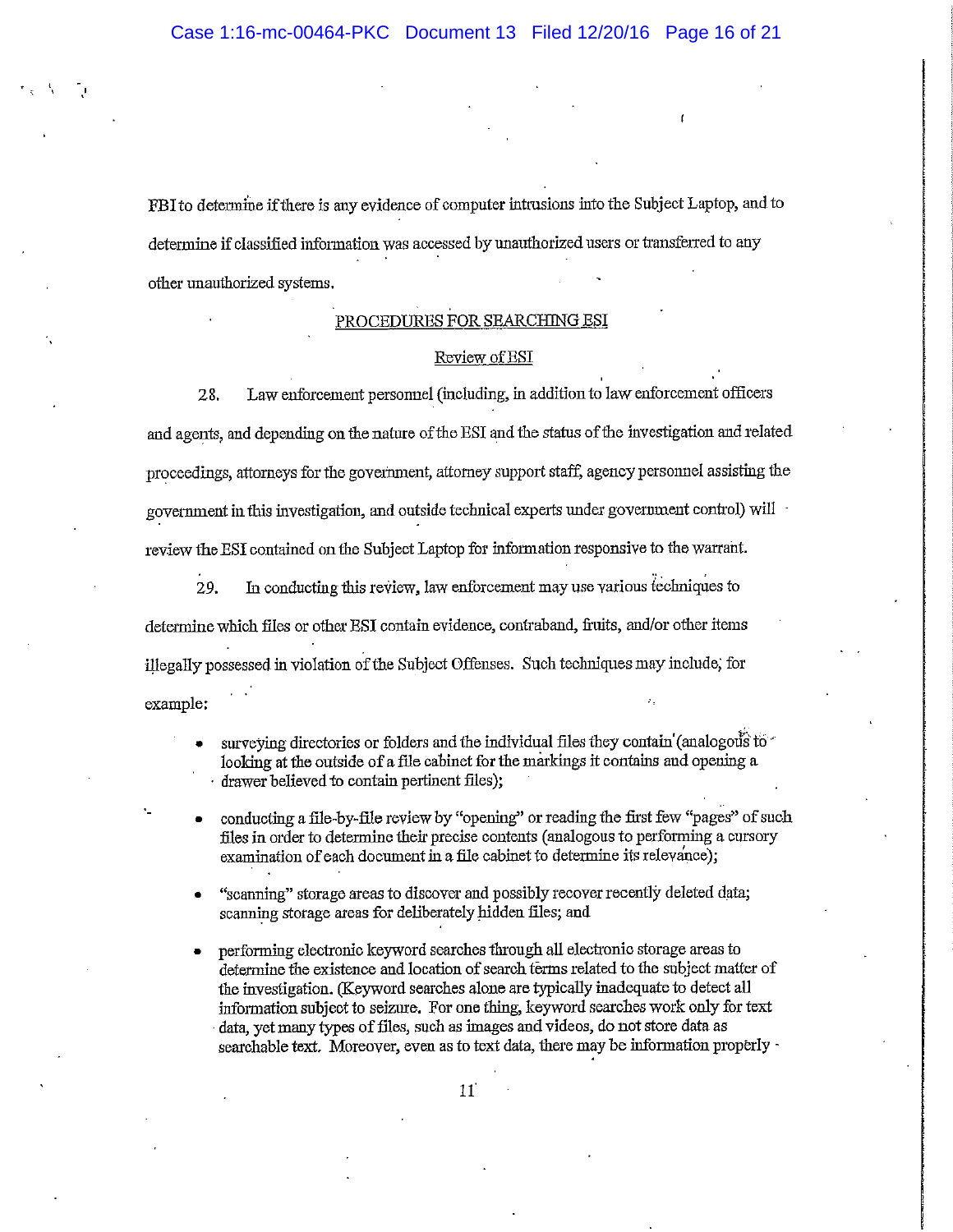subject to seizure but that is not captured by a keyword search because the information does not contain the keywords being searched.)

Law enforcement personnel will make reasonable efforts to restrict their search to 30. data falling within the categories of evidence specified in the warrant.

### Return of the Subject Lapton

If the Government determines that the Subject Laptop is no longer necessary to 31. retrieve and preserve the data on the device, and that the Subject Laptop is not subject to seizure pursuant to Federal Rule of Criminal Procedure 41(c), the Government will return the Subject Laptop. Computer data that is encrypted or unreadable will not be returned unless law enforcement personnel have determined that the data is not (i) an instrumentality of the offense, (ii) a fruit of the criminal activity, (iii) contraband, (iv) otherwise unlawfully possessed, or (v) evidence of the subject offenses.

# CONCLUSION

Based on the foregoing, I respectfully request the Court to issue a warrant to seize 32. the items and information specified in Attachment A to this affidavit and to the Search and Seizure Warrant.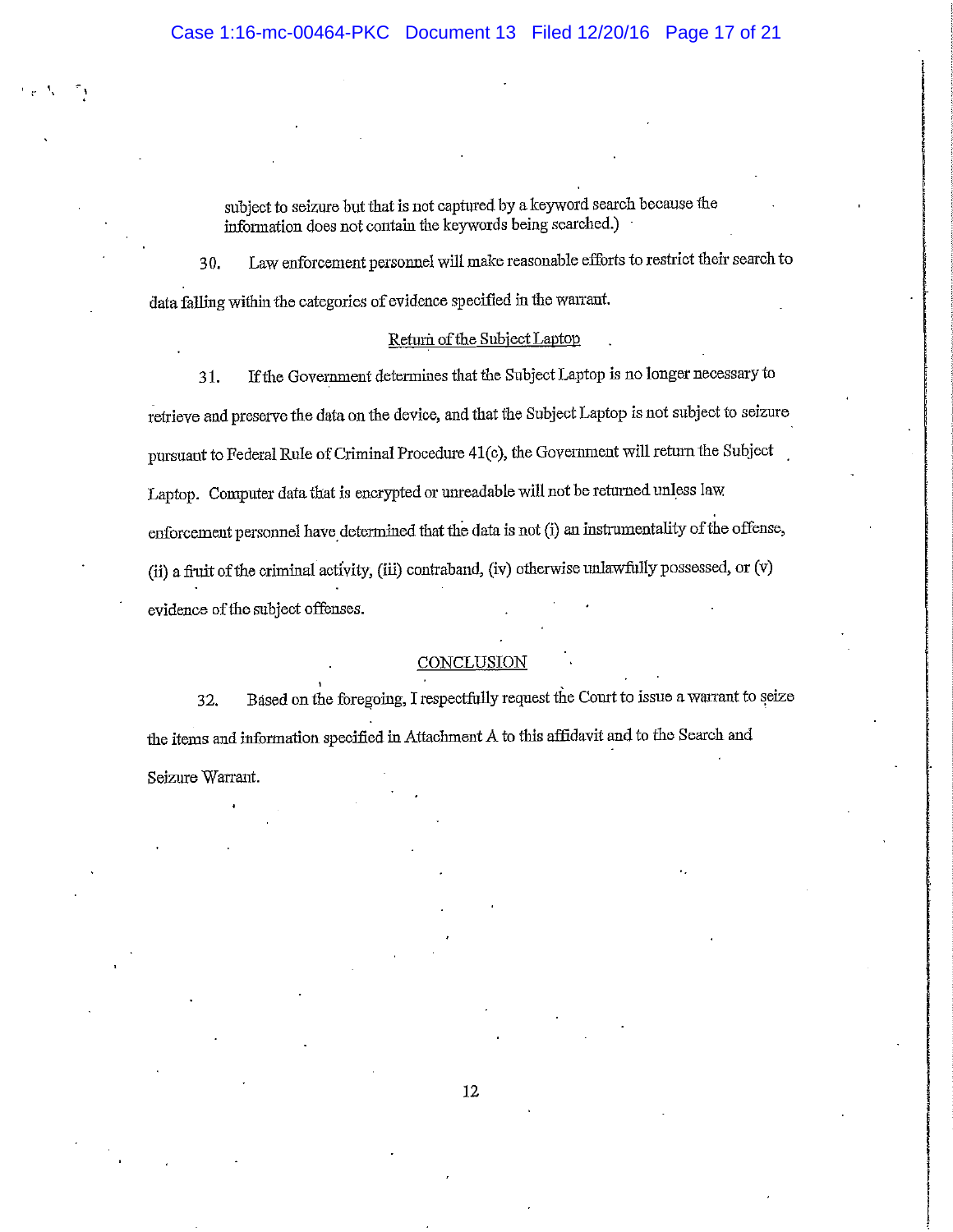33. In light of the confidential nature of this investigation, the full scope of which is or the public, as well as the confidential nature of the underlying not known to investigation in which the Subject Laptop was initially obtained by the Government, I respectfully request that this affidavit and all papers submitted herewith be maintained under seal until the Court orders otherwise.

Supervisory Special Agent Federal Bureau of Investigation

Sworn to befete me on the 30th  $\frac{dy}{dx}$  of October, 2016. Keyln Nathaniel Fox HØN KEVIN NATHANIEL FOX ITED STATES MAGISTRATE JUDGE

minu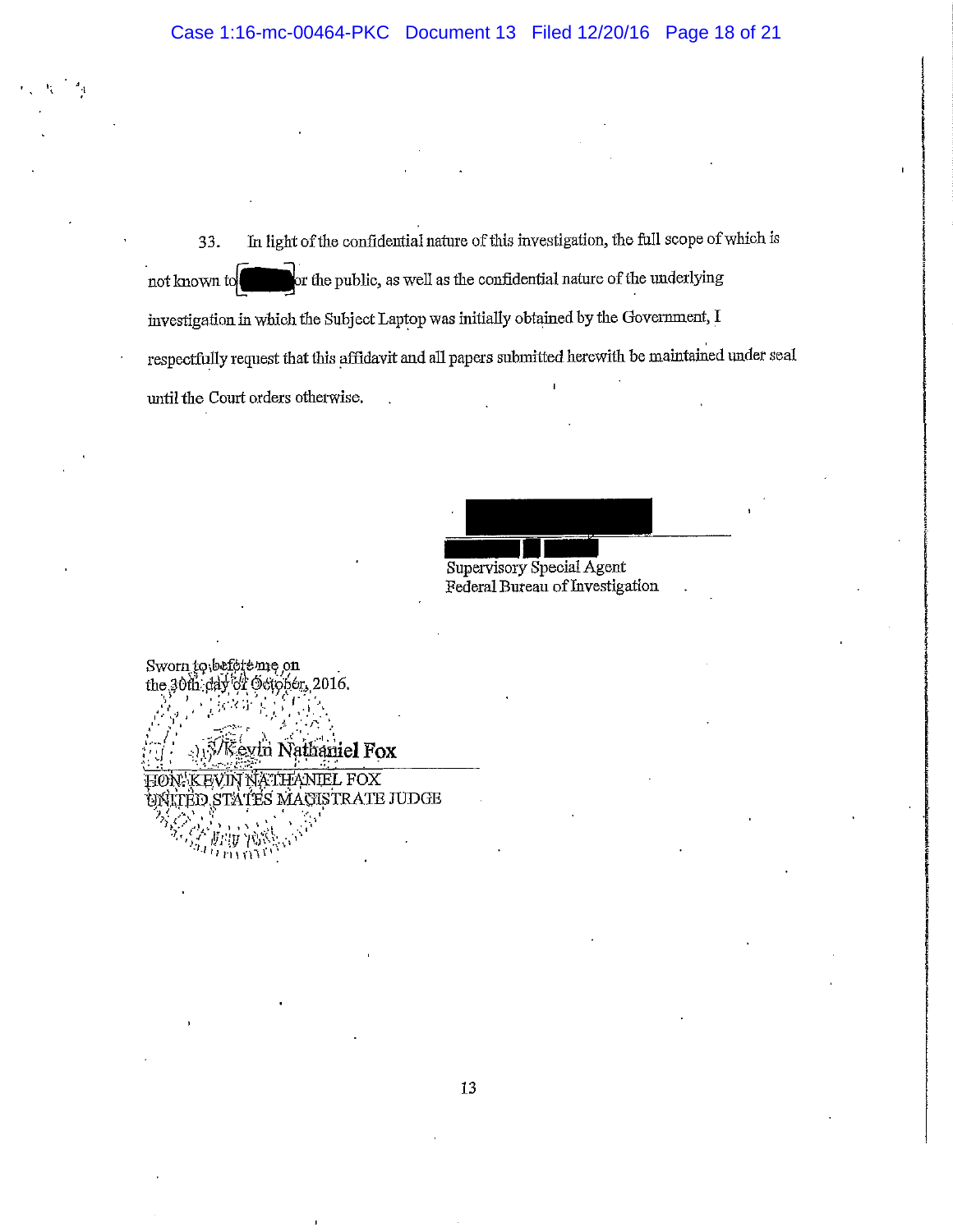### Attachment A

#### T. Device To Be Searched

The device to be searched is a silver Dell Inspiron 15 7000 Series (7548) laptop computer containing a Toshiba one terabyte hard drive bearing serial bearing service tag The Subject Laptop), and that is currently housed at the Federal number Bureau of Investigation, New York Field Office, 26 Federal Plaza, New York, New York 10278.

### Review of ESI on the Subject Devices **II.**

Law enforcement personnel (including, in addition to law enforcement officers and agents, and depending on the nature of the ESI and the status of the investigation and related proceedings, attorneys for the government, attorney support staff, agency personnel assisting the government in this investigation, and outside technical experts under government control) are authorized to review the ESI contained on the Subject Laptop for the following evidence, contraband, fruits, and/or other items illegally possessed in violation of Title 18, United States Code, Section 793(e) and (f) (the Subject Offenses):

Data and information associated with the operation, use, maintenance, backup, 1. auditing, and security functions of the Subject Laptop including, but not limited to:

- Emails and attachments, in any form; a.
- User and system files stored on the laptops, including file fragments and b. items carved from unallocated space:
- Logs, configuration files, and backups; c.
- Executable code and scripts; and d.
- Documents, database files, and spreadsheets:  $\mathbf{e}$ .

Data and information electronically stored on the Subject Laptop related to 2. communications with email accounts used by former Secretary of State Hillary Clinton during her tenure as Secretary of State;

Data and information on the Subject Laptop that might identify the person or 3. persons who accessed classified information present on the Subject Laptop, including names, addresses, telephone numbers and other identifiers, email addresses, business information, the length of service (including start date), types of services utilized, means and source of payment for services (including any credit card or bank account number), and information about any domain name registration; and

Data and information stored on the Subject Laptop that might identify activity  $4.$ related to a computer intrusion, including, but not limited to evidence of malware or viruses, executable code or scripts, log files, audit files, system files, user and account information, IP addresses, computer hardware addresses, intrusion-detection logs, firewall and other network logs, anti-virus logs or anti-malware logs.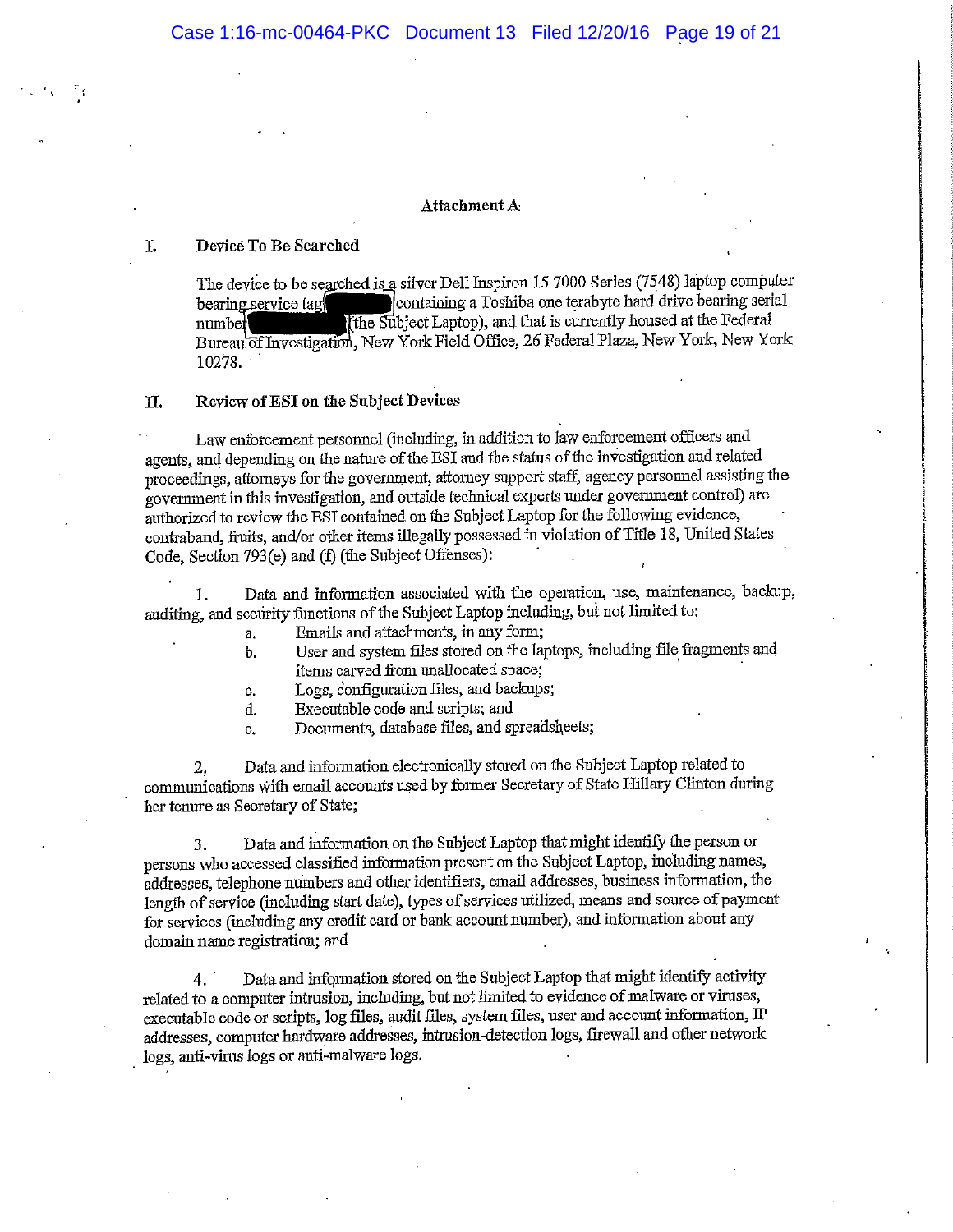### Seizure for Later Review of Electronically Stored Information III.

#### Seizure of Computer and Media Α.

This warrant authorizes the seizure of a computer and electronic storage media as set forth below. In lieu of seizing any particular electronic storage media, this warrant also. authorizes the copying of electronically stored information for later review. Electronic storage media which may be seized or copied include without limitation:

Computer devices, electronic media and electronic storage devices, including, but not limited to, a computer, disk drives, modems, thumb drives, personal digital assistants, smart phones, digital cameras, and scanners and the data within the aforesaid objects relating to said materials, which may contain information within the scope of this warrant.

Any physical keys, encryption devices, and similar physical items that are necessary to gain access to the computer equipment, storage devices or data mentioned above, or any passwords, password files, test keys, encryption codes or other information necessary to access the above-mentioned computer equipment, storage devices or data.

### Review of Electronic Storage Media and Electronically Stored Information **B.**

Following creation of forensic image copies as may be necessary to preserve the integrity of seized electronically stored information, law enforcement personnel (who may include, in addition to law enforcement officers and agents, attorneys for the government, attorney support staff, and outside technical experts under government control) are authorized to review the seized information for information and data within the scope of this warrant.

In conducting this review, law enforcement personnel may use various techniques to determine which files or other ESI contain evidence, contraband, fruits and/or other items illegally possessed in violation of the Subject Offenses. Such techniques may include, but shall not be limited to, surveying various file directories or folders and the individual files they contain; conducting a file-by-file review by "opening" or reading the first few "pages" of such files in order to determine their precise contents; "scanning" storage areas to discover and possibly recover recently deleted data; scanning storage areas for deliberately hidden files; and performing electronic "key word" searches through all electronic storage areas to determine whether occurrences of language contained in such storage areas exist that are related to the subject matter of the investigation. Forensically trained law enforcement personnel may also search for and attempt to recover "deleted," "hidden," or encrypted data to determine whether the data falls within the list of items to be seized as set forth in this affidavit. ESI that is responsive to the warrant will be identified and/or copied for further use in the investigation and any resultant prosecution.